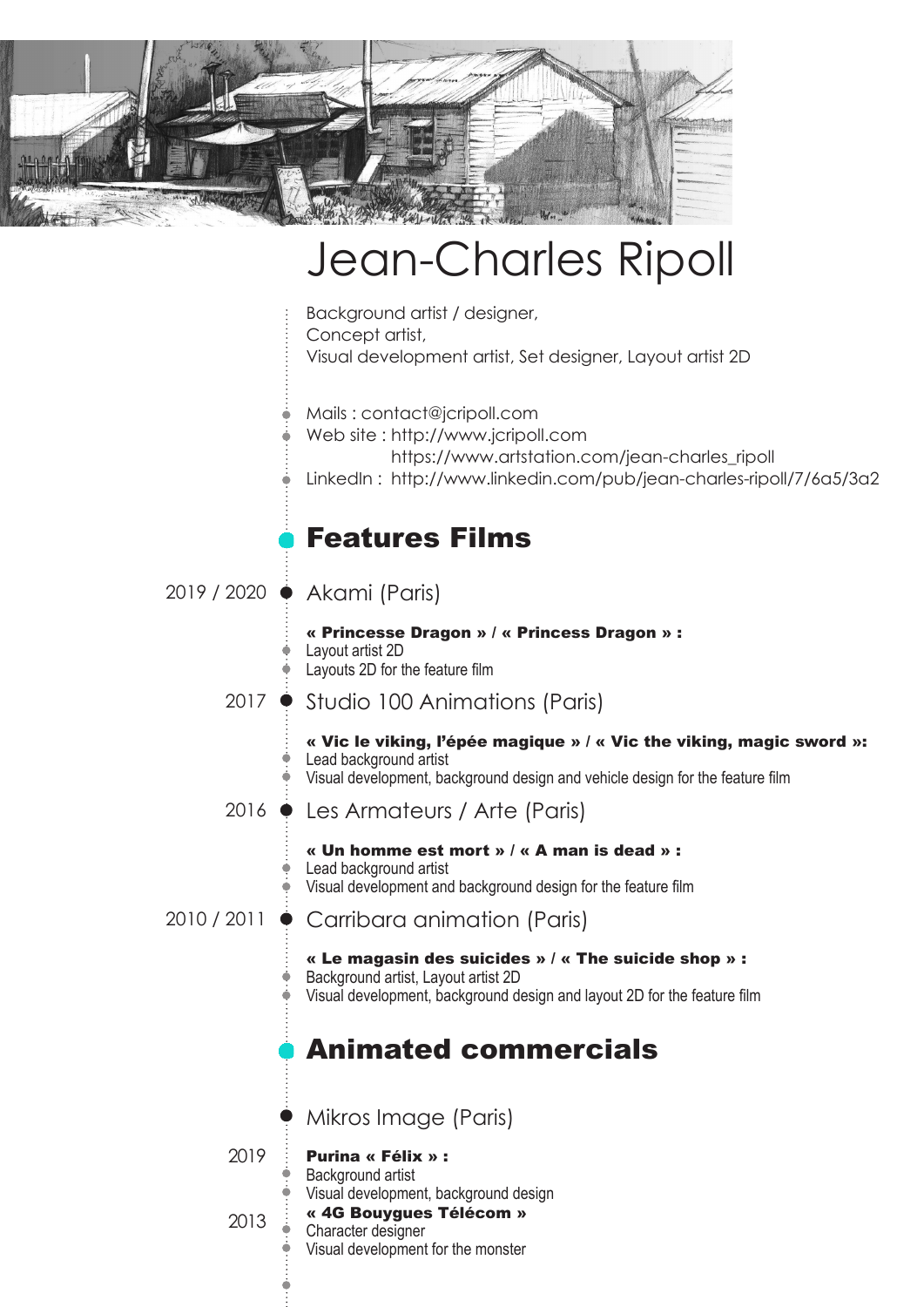# Video games

## 2012 Ubisoft (Canada)

#### « Assassin's Creed 4, Black flag » :

٠ Concept artist environment

Visual development and background design for the video game

2009 Ubisoft (Paris)

#### « Red Steel 2 » :

- Concept artist environment
- **Background design of safe places**

## 1997 / 1998 Cryo Interactive Intertainment / Ravensburger (Paris)

#### « Scotland Yard » :

● Concept artist

Visual development, background design, character design and vehicle design, set design

# Animated series

#### 2020 / 2021 ♦ Mondo TV (Paris)

ò

#### « Grisù » :

Lead background artist Visual development, background design, set design

## 2019 ● Frog Box (Paris)

#### « Keeya » :

- Lead background artist
- Visual development, background design
- « Ricky Zoom », season 2 :
- Lead background artist
- Visual development, background design, set design

### 2019 Blue Spirit (Paris)

## « Les cités d'or » / « Cities of gold », season 4 :

- Background artist
- Visual development, background design

### 2018 • Technicolor Animation Production (Paris)

#### « Team Dronix » :

#### Background artist

 $\bullet$ io

Visual development, background design

## 2018 • Method Animation (Paris)

- « Power Player » : ● Background artist
- Visual development, background design, set design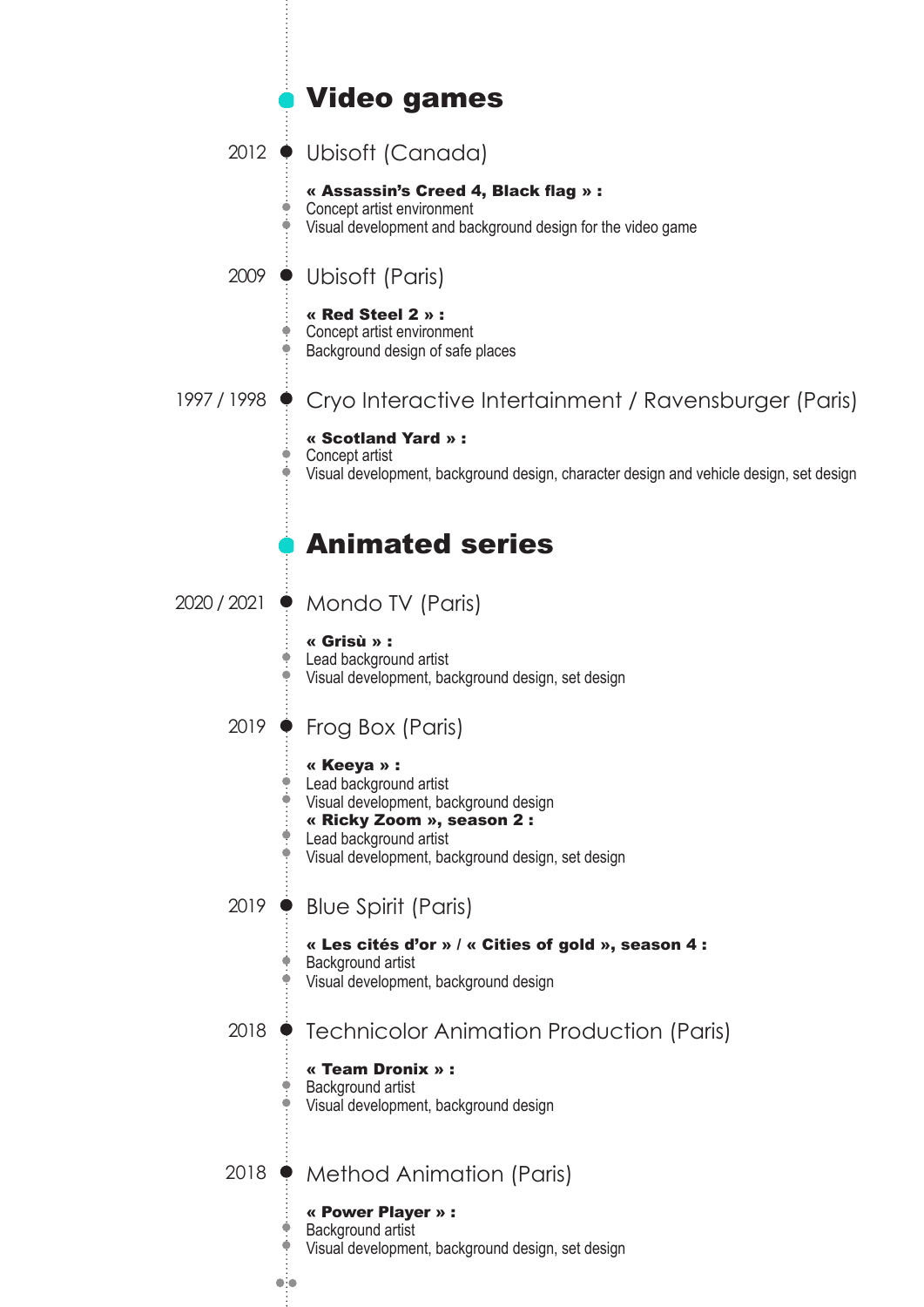|             | 2017 • Dupuis (Paris)                                                                                                                                                                                                                                                                                                                                                                                                                                                                                                                                                                                                                                                                                                               |
|-------------|-------------------------------------------------------------------------------------------------------------------------------------------------------------------------------------------------------------------------------------------------------------------------------------------------------------------------------------------------------------------------------------------------------------------------------------------------------------------------------------------------------------------------------------------------------------------------------------------------------------------------------------------------------------------------------------------------------------------------------------|
|             | « Les schtroumpfs » / « The Smurfs » :<br>Background artist<br>Visual development, background design                                                                                                                                                                                                                                                                                                                                                                                                                                                                                                                                                                                                                                |
|             | 2016 / 2017 ● TeamTO Studio (Paris)                                                                                                                                                                                                                                                                                                                                                                                                                                                                                                                                                                                                                                                                                                 |
|             | « Pyjamasques » / « P J Masks » s2 :<br>Background artist<br>Visual development, background design, set design                                                                                                                                                                                                                                                                                                                                                                                                                                                                                                                                                                                                                      |
|             | 2009 / 2016 $\bullet$ Studio 100 Animations (Paris)                                                                                                                                                                                                                                                                                                                                                                                                                                                                                                                                                                                                                                                                                 |
|             | « Arthur et les Minimoys » / « Arthur and the invisibles » :<br>Background artist<br>Visual development, background design and vehicle design, set design<br>« Nils Holgersson » :<br>Lead background artist<br>Visual development, background design, set design<br>« K3 » :<br>Lead background artist<br>Visual development, background design and layout 2D<br>Sit Web « Studio100 marketing project » :<br>Lead background artist<br>Visual development, background design, set design<br>« Vic le viking » / « Vic the viking » :<br>Lead background artist<br>Visual development, background design and vehicle design, set design<br>« Maya l'abeille » :<br>Lead background artist<br>Visual development, background design |
|             | 2010 ● TeamTO Studio (Paris)<br>« Oscar et Co » / « Oscar's Oasis » :<br>Lead background artist<br>Set design, background design                                                                                                                                                                                                                                                                                                                                                                                                                                                                                                                                                                                                    |
| 2007 / 2008 | • Gaumont Alphanim (Paris)                                                                                                                                                                                                                                                                                                                                                                                                                                                                                                                                                                                                                                                                                                          |
|             | « Galactik football 2 » :<br>Lead background artist<br>Visual development, background design and vehicle design<br>« Alfred le hérisson » / « Alfred Hedgehog » :<br>Lead background artist<br>Visual development, background design<br>« La Petite Géante » / « the Small Giant » :<br>Lead background artist<br>Visual development, background design<br>« Sauve Nature » / « The Green Squad » :<br>Lead background artist<br>Visual development, background design                                                                                                                                                                                                                                                              |
|             | 2006 • Moonscoop Digital Media / Marvel (Paris)                                                                                                                                                                                                                                                                                                                                                                                                                                                                                                                                                                                                                                                                                     |
| .           | « les 4 fantastiques » / « The Fantastic 4 »<br>Background artist<br>Visual development, background design and vehicle design                                                                                                                                                                                                                                                                                                                                                                                                                                                                                                                                                                                                       |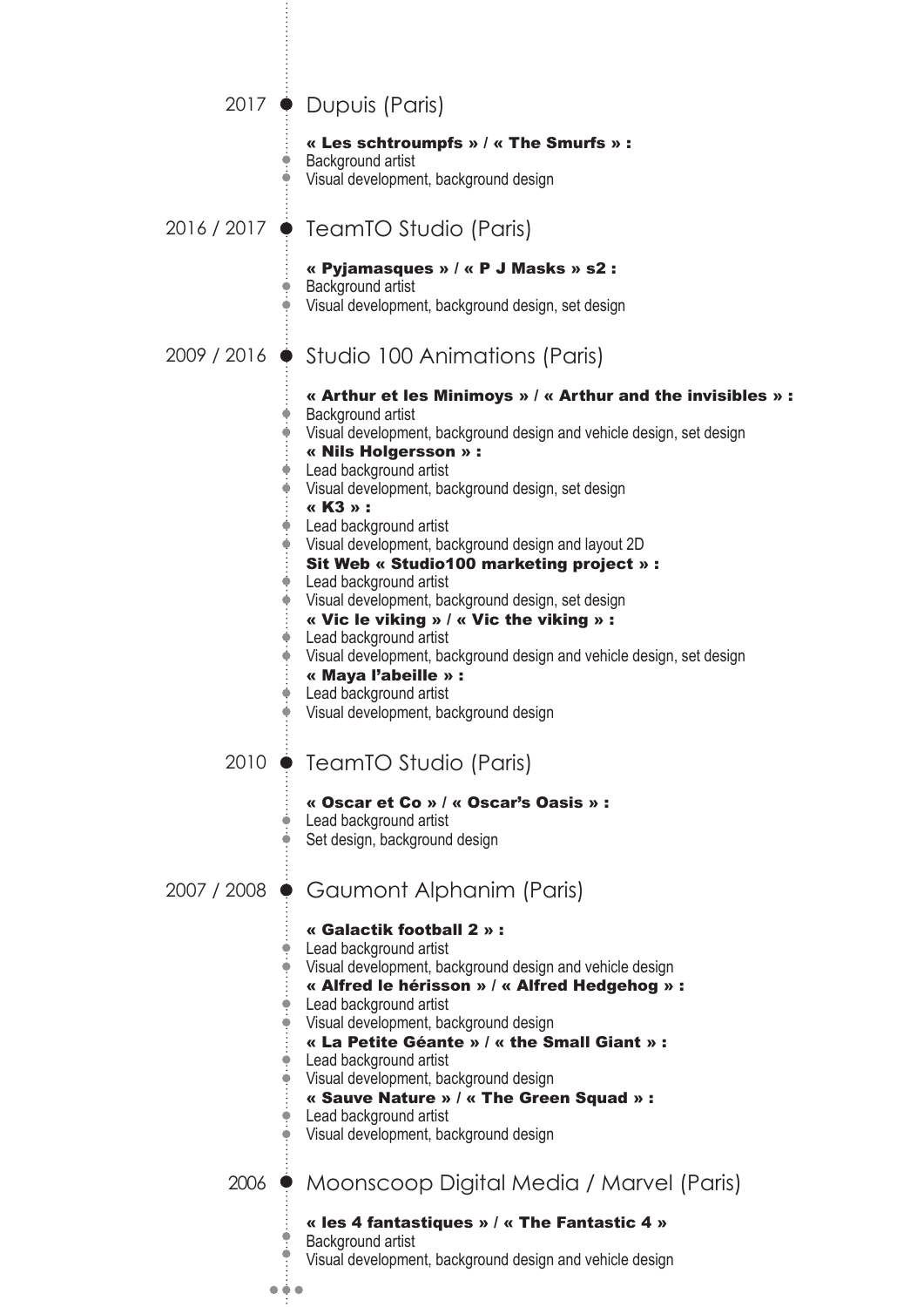|             | 2004/2005 • Gaumont Alphanim (Paris)                                                                                                                                                                                                                             |
|-------------|------------------------------------------------------------------------------------------------------------------------------------------------------------------------------------------------------------------------------------------------------------------|
|             | « Galactik football 1 » :<br>Lead background artist<br>Visual development, background design and vehicle design                                                                                                                                                  |
|             | 2003 / 2004 ● Marathon Animation (Paris)                                                                                                                                                                                                                         |
|             | « Totally spies 3 » :<br>Background artist<br>Visual development, background design                                                                                                                                                                              |
| 2002 / 2003 | Gaumont Alphanim (Paris)                                                                                                                                                                                                                                         |
|             | « CreepSchool » :<br>Background artist<br>Visual development, background design                                                                                                                                                                                  |
| 2001 / 2002 | $\bullet$ Futurikon (Paris)                                                                                                                                                                                                                                      |
|             | « Malo Korrigan et les Traceurs de l'Espace » /<br>« Malo Korrigan and the Space Traceurs » :<br>Background artist<br>Visual development, background design and vehicle design                                                                                   |
| 2001        | $\bullet$ Marathon Animation (Paris)                                                                                                                                                                                                                             |
|             | « Totally spies 1 » :<br>Background artist<br>Visual development, background design                                                                                                                                                                              |
| 2001        | $\bullet$ Seahorse Animation (Paris)                                                                                                                                                                                                                             |
|             | « Evolution » :<br>Background artist<br>Visual development, background design                                                                                                                                                                                    |
| 1999 / 2000 | Storimages / Xilam Animation (Paris)                                                                                                                                                                                                                             |
|             | « Cartouche, prince des faubourgs » :<br>Background artist<br>Visual development, background design                                                                                                                                                              |
| 1999 / 1998 | Gaumont Alphanim (Paris)                                                                                                                                                                                                                                         |
|             | « Redwall » :<br>Lead background artist<br>Visual development, background design<br>« Animal crackers 3 » :<br>Lead background artist<br>Visual development, background design<br>« Believe it » :<br>Background artist<br>Visual development, background design |
|             |                                                                                                                                                                                                                                                                  |